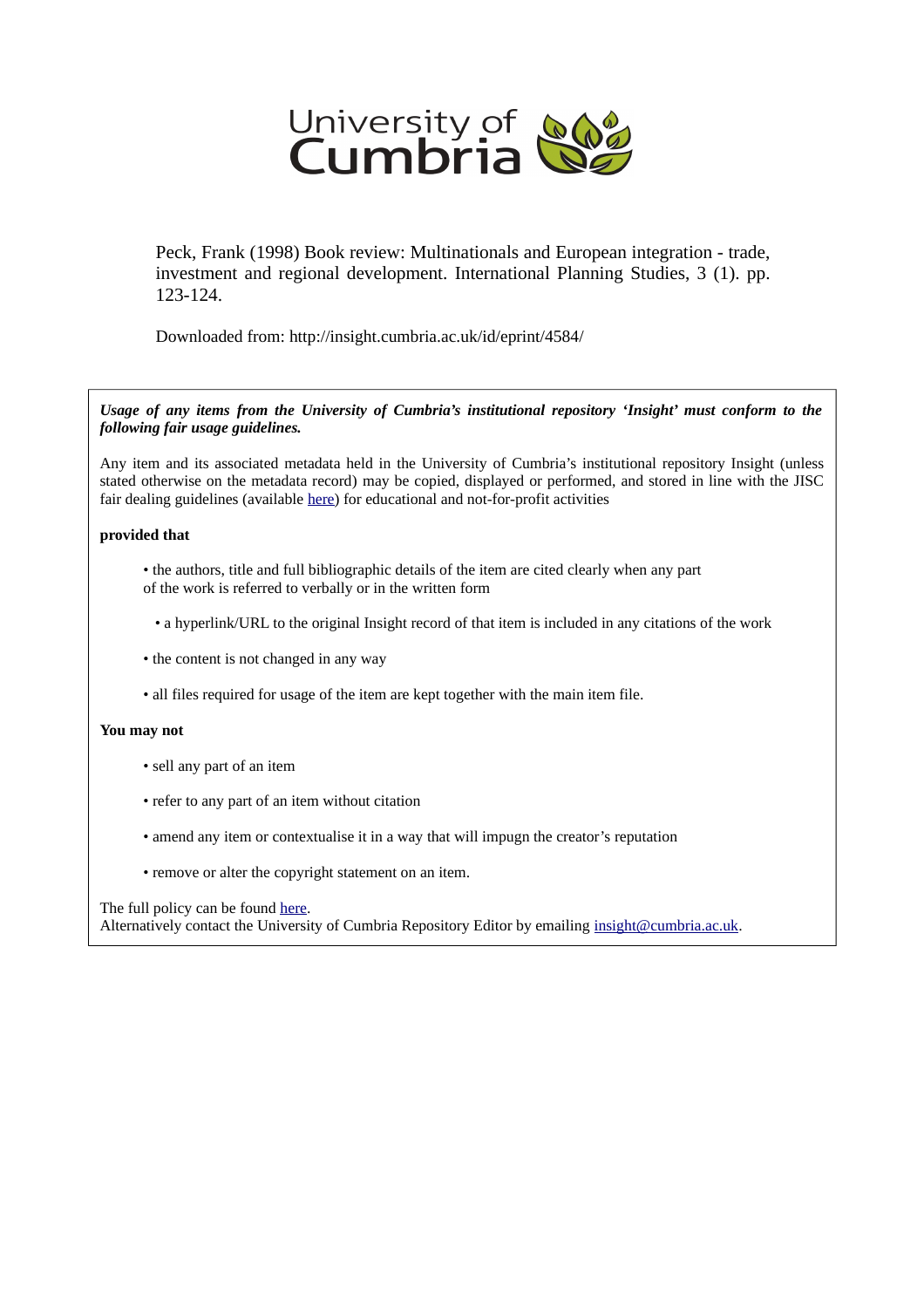new millennium; and if he were still with us, I suspect that no one would be more pleased if this were done successfully than Gordon Cherry himself.

> *Ted Kitchen School of Urban and Regional Studies Sheffield Hallam University, UK*

### Reference

Ward, S. (1994) *Planning and Urban Change* (London: Paul Chapman).

# **Multinationals and European Integration**—**Trade, Investment and Regional Development**

Nicholas A. Phelps *London: Jessica Kingsley, 1997, 181 pp., £18.95, ISBN 1-85302-3531 (pbk)*

There is a considerable amount of literature on the topic of European integration and its impact on industrial location. Even so, according to the author of this book, there is little systematic evidence about spatial restructuring of companies and the way in which they are responding to increasing Europeanization of the economy. This particularly applies to inter-plant rivalry within firms engaged in rationalization programmes. The stated aim of the author is to explore issues relating to corporate restructuring across Europe using Wales as a case study region.

The early chapters provide a context for the analysis covering a wide range of issues relating to changes in branch economies. The author is justifiably critical of European Union (EU) policy documents which assume that multi-plant corporations will respond in a mechanistic way to the Single European Market (SEM) by reorganizing production in order to generate economies of scale and reduce transaction costs. In reality, corporations have multiple objectives and various other cost pressures which are ignored by this simplistic analysis. These points are well made. Industrial change is driven by a wide range of factors, including the search for greater flexibility and rapid response to markets as exemplified by post-Fordist models of development. Phelps questions other assumptions upon which these policies are based. In particular, he suggests that the 'Single' European Market is, in fact, still rather fragmented and that the search for economies of scale may be frustrated by the persistence of many non-tariff barriers to trade. The implied relationship between the concept of scale economies and spatial development is also questioned; do economies of scale accrue to firms or individual plants at particular locations, and how are the two related?

This critique is paralleled by a discussion of a plethora of ideas which now surround the concept of the 'branch plant'. Are branch plants becoming more 'embedded'? Is there such a thing as the 'quality' mobile investment? How are existing branch factories changing in character? The assumption that the evolution of the SEM will lead to rapid change in branch economies and greater concentration of production is challenged by noting the powerful effect of sunk